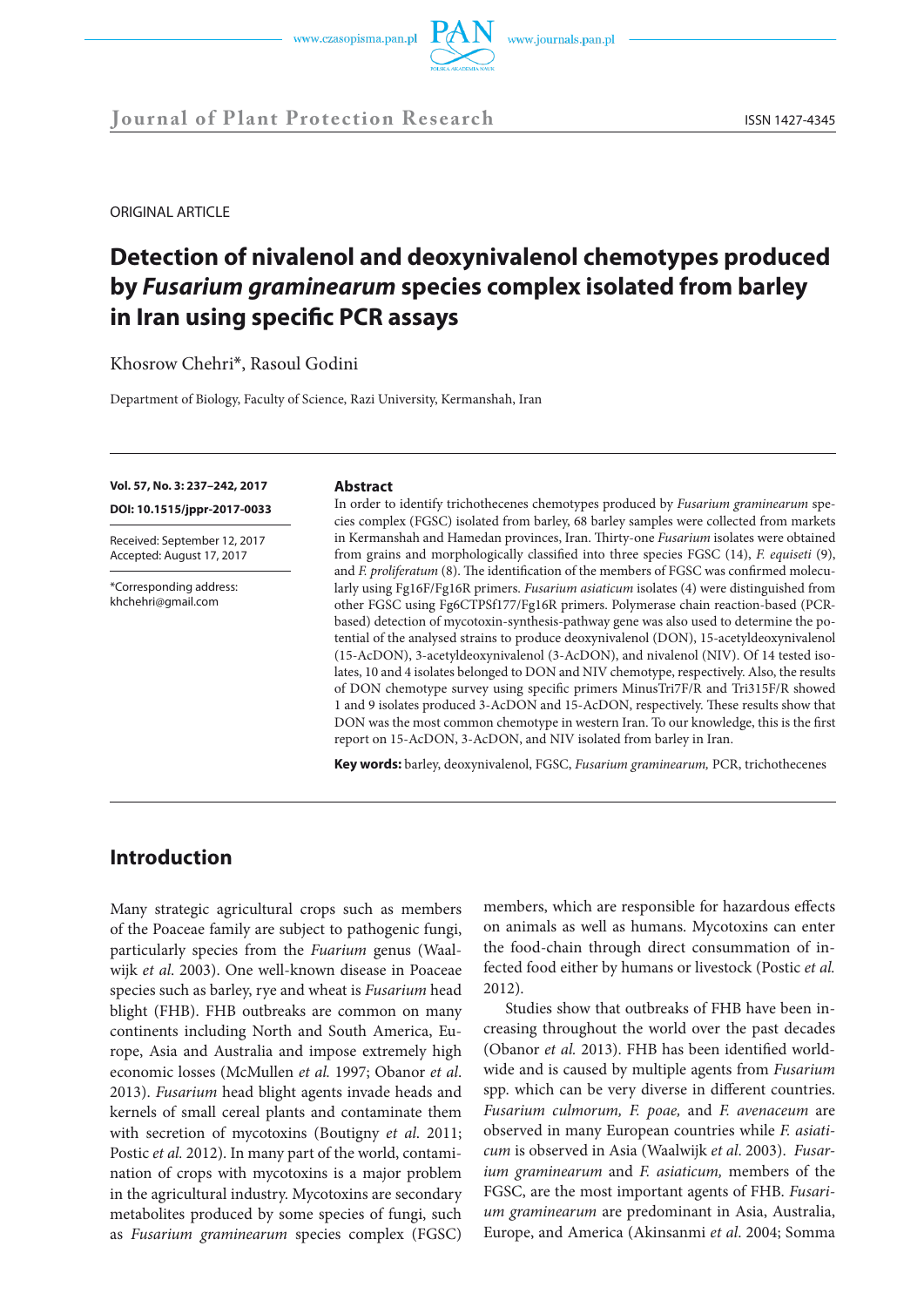*et al.* 2014), whereas *F. asiaticum* is the major agent of FHB in many Asian countries such as China, Korea, Japan and Nepal (Zhang *et al*. 2007; Karugia *et al*. 2009; Lee *et al.* 2009; Sarver *et al*. 2011).

FGSC possesses extremely important species which are very widespread. At least 15 distinct lineages which are morphologically indistinguishable have been identified by molecular studies (Sarver *et al*. 2011). Some members of FGSC produce mycotoxins type B trichothecenes that can be classified into three strain-specific chemotypes, including the nivalenol (NIV), 3-acetyldeoxynivalenol (3-AcDON) and 15-acetyldeoxynivalenol (15-AcDON) chemotypes. The NIV chemotype produces nivalenol, and 3-AcDON and 15-AcDON are acetylated forms of deoxynivalenol (DON) (Miller *et al.* 1991; Boutigny *et al*. 2011). For chemotype identification, there is a rapid procedure based on the amplification of specific genes encoding for proteins involved in mycotoxin biosynthesis. Genes such as: *TRI2*, *TRI3*, *TRI5*, *TRI6*, *TRI7*, *TRI13* and *TRI101* are encoded for biosynthesis of trichothecene and can be assayed by PCR to identify the ability of trichothecene biosynthesis and also chemotypes of the fungi (Chandler *et al.* 2003; Haratian *et al.* 2008; Sampietro *et al.* 2010; Yoruk *et al.* 2016).

Barley is a strategic plant cultivated on more than 190,000 and 120,000 ha in just Kermanshah and Hamedan provinces, respectively. However, very few studies about FGSC invading barley and their chemotypes have been done. The aims of this study were firstly, the identification of the *Fusarium* spp. isolated from barley in Iran in 2012, 2013, and 2014 using morphological and molecular methods by speciesspecific PCR and secondly, determination of NIV and 3-AcDON and 15-AcDON chemotypes of the isolates.

### **Materials and Methods**

Barley grains were purchased from agricultural markets in Kermanshah and Hamedan provinces. To isolate fusaria, barley grains were randomly hand-selected and placed on water agar amended with peptone-pentachloronitro benzene plates (Nash and Snyder 1962) and incubated at 25°C for 4 days. The single spores of *Fusarium* grown on water agar medium were transferred onto potato dextrose agar and carnation leaf agar media to prepare pure colonies. In order to identify species, macroscopic and microscopic characteristics were studied and the results were compared to the species descriptions of Leslie and Summerell (2006).

DNA was extracted from all FGSC isolates and analysed. Briefly, *Fusarium* isolates were cultured in potato dextrose broth (Sigma) medium, shaking at 150 rpm at 25±2°C for 5 days. Mycelia were harvested by filtration through Whatman paper 1 and freezedried for 20 h. DNA was extracted using a DNeasy Plant Mini Kit (Qiagen) according to the manufacturer's protocol.

All isolates were investigated by species-specific PCR assay to identify *F. asiatecum* from other members of FGSC. Previously published primer pairs were used for this step (Table 1). Amplification reactions were performed in a total volume of 25 µl, by mixing 1 µl of template DNA with 17.8 µl ddH<sub>2</sub>O, 1 µl of deoxynucleotide triphosphate (dNTP) (Promega) – 1 µl of each primer, 0.2 µl of *Taq* DNA polymerase (Promega), 0.5  $\mu$ l of MgCl<sub>2</sub> (Promega) and 2.5  $\mu$ l of PCR 5X reaction buffer (Promega, Madison, Wl, USA). PCR amplification was done in the Peltier Thermal Cycler, PTC-100° (MJ Research, Inc. USA) with the following programs: an initial denaturation step at 94°C for 5 min, 35 cycles at 94°C (1 min)/56°C (1 min)/72°C

| Primer name    | Sequence 5'-3'                | Product size [bp] | Source                  |  |
|----------------|-------------------------------|-------------------|-------------------------|--|
| Fg16F          | CTCCGGATATGTTGCGTCAA          | $400 - 500$       | Nicholson et al. (1998) |  |
| Fg16R          | GGTAGGTATCCGACATGGCAA         |                   |                         |  |
| Fq6CTPSf177    | <b>GTCTCACTTCAAGCCA</b>       | 162               | Yang et al. (2008)      |  |
| FqCTPSrR306    | <b>CCTTGGTCATCCATAGAG</b>     |                   |                         |  |
| <b>Tri315F</b> | CTCGCTGAAGTTGGACGTAA          | 864               | Jennings et al. (2004)  |  |
| <b>Tri315R</b> | <b>GTCTATGCTCTCAACGGACAAC</b> |                   |                         |  |
| MinusTri7F     | TGGATGAATGACTTGAGTTGACA       | 483               | Ward et al. (2002)      |  |
| MinusTri7R     | AAAGCCTTCATTCACAGCC           |                   |                         |  |
| ToxP1          | GCCGTGGGGATAAAAGTCAAA         | $300 - 360$       | Li et al. (2005)        |  |
| ToxP2          | TGACAAGTCCGGTCGCACTAGCA       |                   | Nicholson et al. (1998) |  |

**Table 1.** Species-specific primers sequences and size of PCR products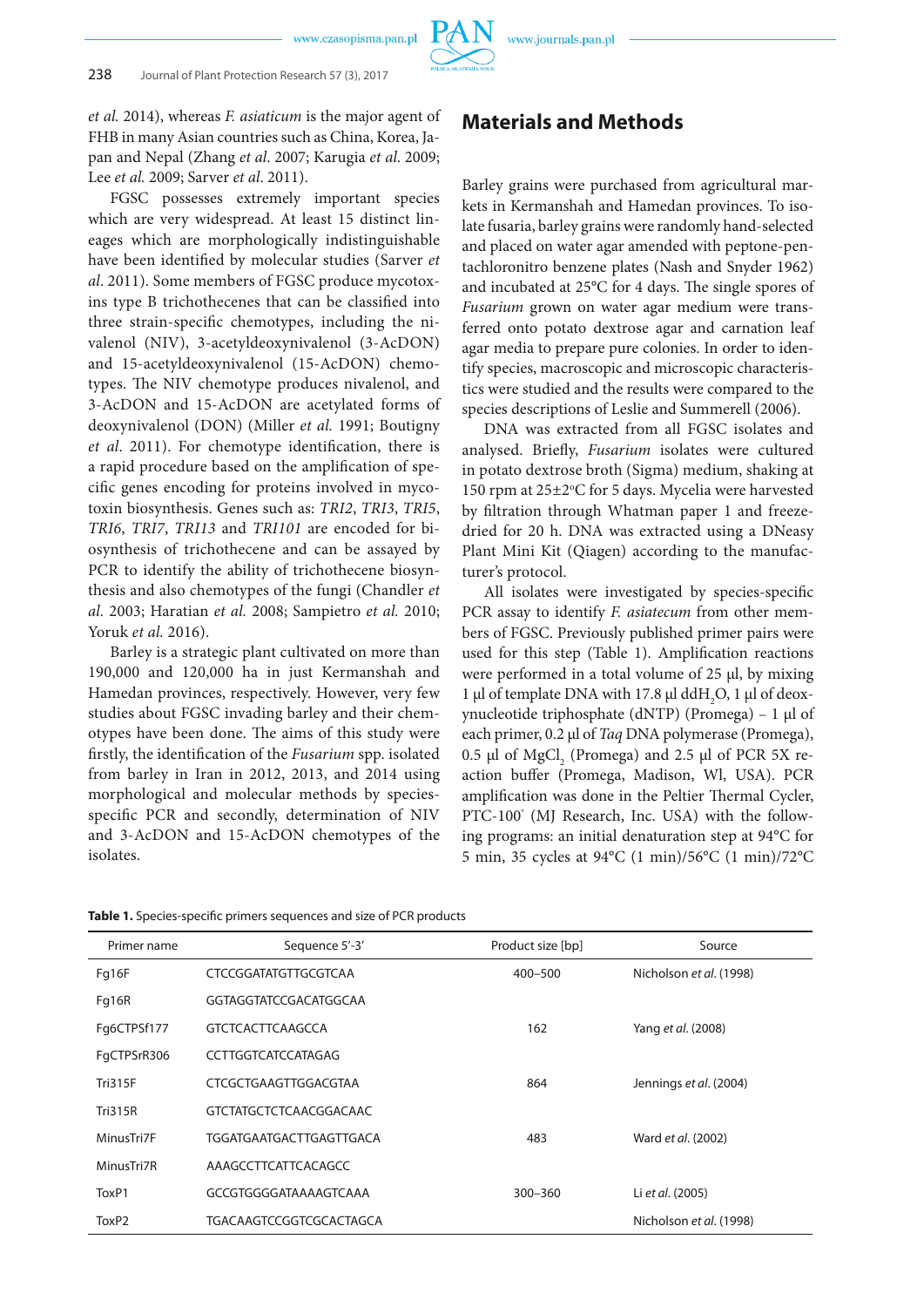

(3 min), and a final extension step at 72°C for 10 min. The PCR products were visualized by 1X Tris/Borate/ EDTA buffer (TBE) electrophoresis in ethidium-bromide-stained, 1% agarose gel.

Trichothecenes chemotypes of *Fusarium* spp. isolates were determined by PCR-based molecular analyses of the mycotoxin-synthesis pathway genes of NIV, DON, 15-AcDON, and 3-AcDON. ToxP1/P2 primers were designed for *Tri5* and *Tri6* gene sequences and used to identify the isolates able to produce NIV and DON. Tri315F/R and MinusTri7F/R were used to make 864 bp specific fragments for 15-AcDON and 483 bp specific fragments for 3-AcDON, respectively (Table 1).

Amplification reactions were made in a total volume of 25 µl for each of the isolates which contained 4 µl 10X buffer (Promega, Madison, WI, USA), 2 mM MgCl<sub>2</sub>, 0.2 mM deoxynucleotide triphosphate (dNTP) (Promega), 0.4 µM of each primer, 0.75 units of Taq DNA polymerase (Promega), and 50 ng of template DNA. PCR amplification was carried out in the Peltier Thermal Cycler, PTC-100° (MJ Research, Inc. USA) according to temperature profiles described by Lenc *et al.* (2008) and Lenart *et al*. (2013). To visualize the PCR products, 1X TBE electrophoresis in ethidium-bromide-stained and 1% agarose gel were used.

for the occurrence of FGSC and trichothecenes chemotypes. Twenty-one samples were found positive for the *Fusarium* species. A total of 31 isolates were obtained. The isolates were classified into three species FGSC (14), *F. equiseti* (9), and *F. proliferatum* (8) based on morphological characters (Table 2).

Members of FGSC were distinguished molecularly using Fg16F/Fg16R primers. The primers Fg16F/Fg16R produced fragments of 450 bp in 14 isolates. Based on morphological features they were identified as FGSC. Therefore, our morphological studies were confirmed by molecular outputs. Fg6CTPSf177/FgCTPSrR306 primers produced fragments of 162 bp only in 4 isolates which belonged to *F. asiaticum* (Fig. 1).

Four PCR assays (DON, 15-AcDON, 3-AcDON, and NIV) were used for identification of chemotypes of the FGSC isolates. ToxP1/P2 primers that were designed based on *Tri5* and *Tri6* gene sequences were used to identify DON and NIV producer isolates. ToxP1/P2 primers produced fragments of 300 and 360 bp in 10 and 4 isolates, respectively (Fig. 2). Specific primers Tri315F/R and MinusTri7F/R which are designed based on *Tri3* and *Tri7* gene sequences, respectively, were used to identify 15-AcDON and 3-AcDON chemotypes. Tri315F/R and MinusTri7F/R primers produced fragments of 864 bp and 483 bp in 9 and 1 isolates, respectively (Fig. 3).

PCR results showed that 15-AcDON-producing strains existed in all cities in western Iran, except Bisotun, and only one 3-AcDON-producing strain was observed in Kamyaran. NIV-producing strains were observed in the cities of Sarpole-Zahab, Kamyaran, Asad Abad, and Bisotun (Table 2).

# **Results**

Sixty-eight barley samples purchased from markets in Kermanshah and Hamedan provinces were analyzed

**Table 2.** Place of sample collection, *Fusarium* spp., frequencies of potentially toxigenic (deoxynivalenol – DON and nivalenol – NIV) strains isolated from barley in Iran

| Place of sample<br>collection | No. of barley<br>samples<br>(No. of infected<br>samples<br>with <i>Fusarium</i> spp.) | Fusarium spp.<br>identified | 3-AcDON-<br>-producing strain | 15-AcDON-<br>-producing strains | NIV-producing<br>strains |
|-------------------------------|---------------------------------------------------------------------------------------|-----------------------------|-------------------------------|---------------------------------|--------------------------|
| Sarpol-e Zohab                | 7(2)                                                                                  | F. eq, F. gr, F. as, F. pr  |                               | F. gr(1)                        | $F.$ as $(1)$            |
| Kamiaran                      | 7(3)                                                                                  | $F.$ eq, $F.$ gr, $F.$ pr   | F. gr(1)                      | F. gr(1)                        | F. gr(1)                 |
| Ravansar                      | 7(3)                                                                                  | $F.$ eq, $F.$ gr, $F.$ pr   |                               | F. gr(1)                        |                          |
| Sahneh                        | 7(2)                                                                                  | F. gr, F. pr                |                               | F. gr(1)                        |                          |
| Gilan-e Gharb                 | 7(1)                                                                                  | $F.$ eq, $F.$ gr, $F.$ as   |                               | $F.$ as $(1)$                   | $\qquad \qquad$          |
| Kermanshah                    | 7(2)                                                                                  | F. gr, F. eq                |                               | F. gr(1)                        |                          |
| Bisotun                       | 7(2)                                                                                  | F. eq, F. gr, F. pr         |                               |                                 | F. gr(1)                 |
| Hamedan                       | 7(2)                                                                                  | $F.$ eq, $F.$ as, $F.$ pr   |                               | $F.$ as $(1)$                   |                          |
| Ghorveh                       | 6(2)                                                                                  | F. eq, F. gr, F. as, F. pr  |                               | $F.$ as $(1)$                   |                          |
| Asad Abad                     | 6(2)                                                                                  | $F.$ eq, $F.$ gr, $F.$ pr   |                               | F. gr(1)                        | F. gr(1)                 |

*F. eq* = *F. equiseti*, *F. gr* = *F. graminearum*, *F. as* = *F. asiaticum*, *F. pr* = *F. proliferatum*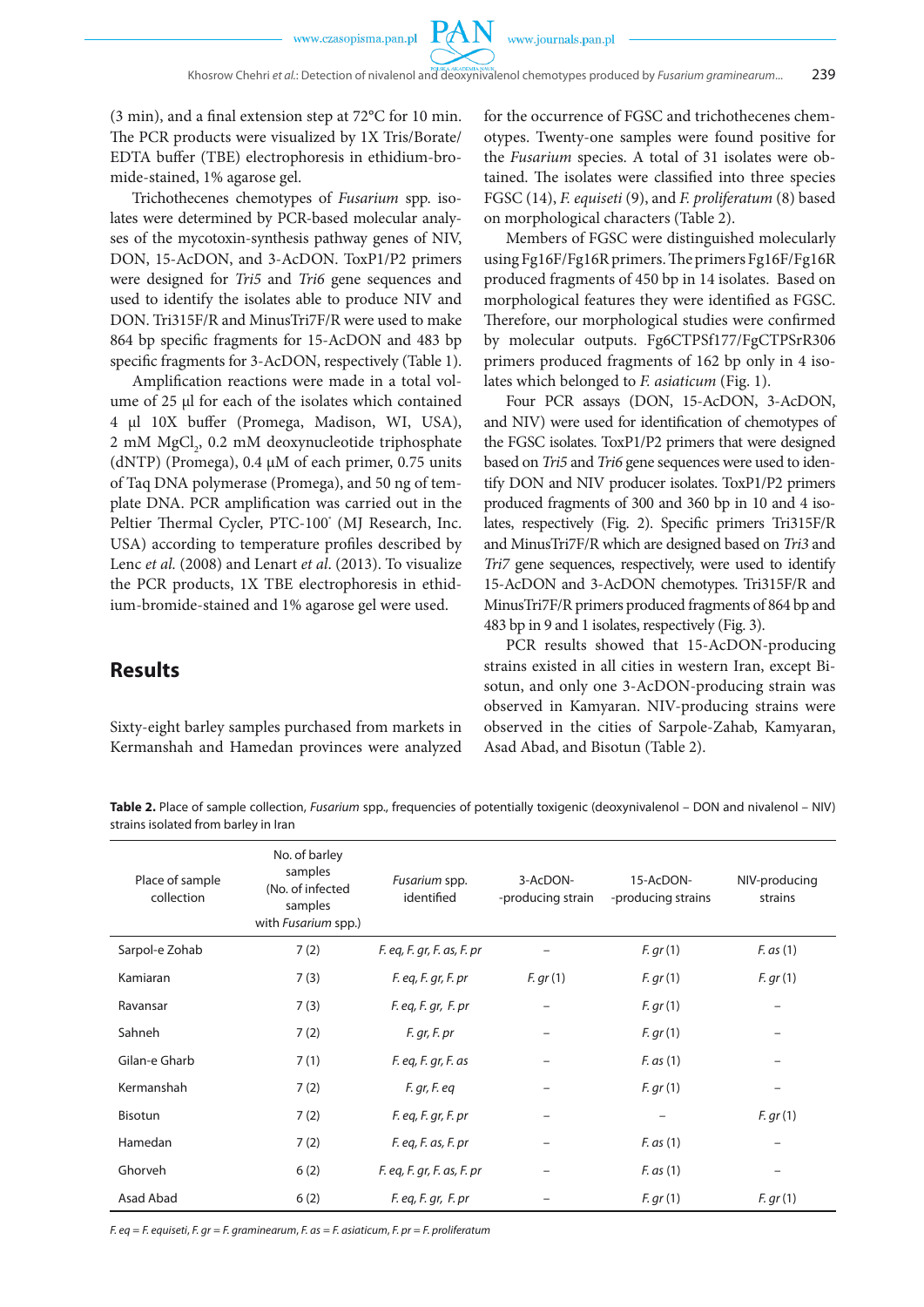

**Fig. 1.** PCR products obtained with specific primer pairs Fg16F/Fg16R (band, 450 bp) and Fg6CTPSf177/FgCTPSrR306 (band, 162 bp) from 14 isolates of FGSC. Lane M: GeneRuler DNA Ladder Mix, 100–10,000 bp Ladder. (1 = FGSCB1, 2 = *Fusarium proliferatum,* 3 = FGSCB2, 4 = FGSCB3, 5 = FGSCB4) amplified with primers Fg6CTPSf177 and FgCTPSrR306. (6 = FGSCB1, 7 = FGSCB2, 8 = FGSCB3, 9 = FGSCB4,10 = FGSCB5, 11 = FGSCB6, 12 = FGSCB7, 13 = FGSCB8, 14 = FGSCB9, 15 = FGSCB10,  $16 = FGSCB11$ ,  $17 = FGSCB12$ ,  $18 = FGSCB13$ ) amplified with primers pairs  $Fg16F/Fg16R$ 



**Fig. 2.** PCR detection of deoxynivalenol (DON) (band, 300 bp) and nivalenol (NIV) (band, 360 bp) obtained with specific primer pairs of ToxP1/P2. Lane M: GeneRuler DNA Ladder Mix, 100–10,000 bp Ladder. Lanes 1 = FGSCB2, 2 = FGSCB3, 3 = FGSCB4, 4 = FGSCB51, 5 = FGSCB6, 6 = FGSCB8, 7 = FGSCB9, 8 = FGSCB10, 9 = FGSCB11, and 10 = FGSCB12 were positively identified as DON genotypes, and lanes 11 = FGSCB1, 12 = FGSCB7, 13 = FGSCB13, and 14 = FGSC14 were positively identified as NIV genotypes



**Fig. 3.** PCR detection of 15-AcDON (band, 864 bp) obtained with specific primer pairs of Tri315F/R. Lane M: GeneRuler 1 kb DNA Ladder. Lanes 1 = FGSCB2, 2 = FGSCB3, 3 = FGSCB4, 4 = FGSCB51, 5 = FGSCB6, 6 = FGSCB8, 7 = FGSCB9, 8 = FGSCB10, and 9 = FGSCB11 were positively identified as 15-AcDON genotypes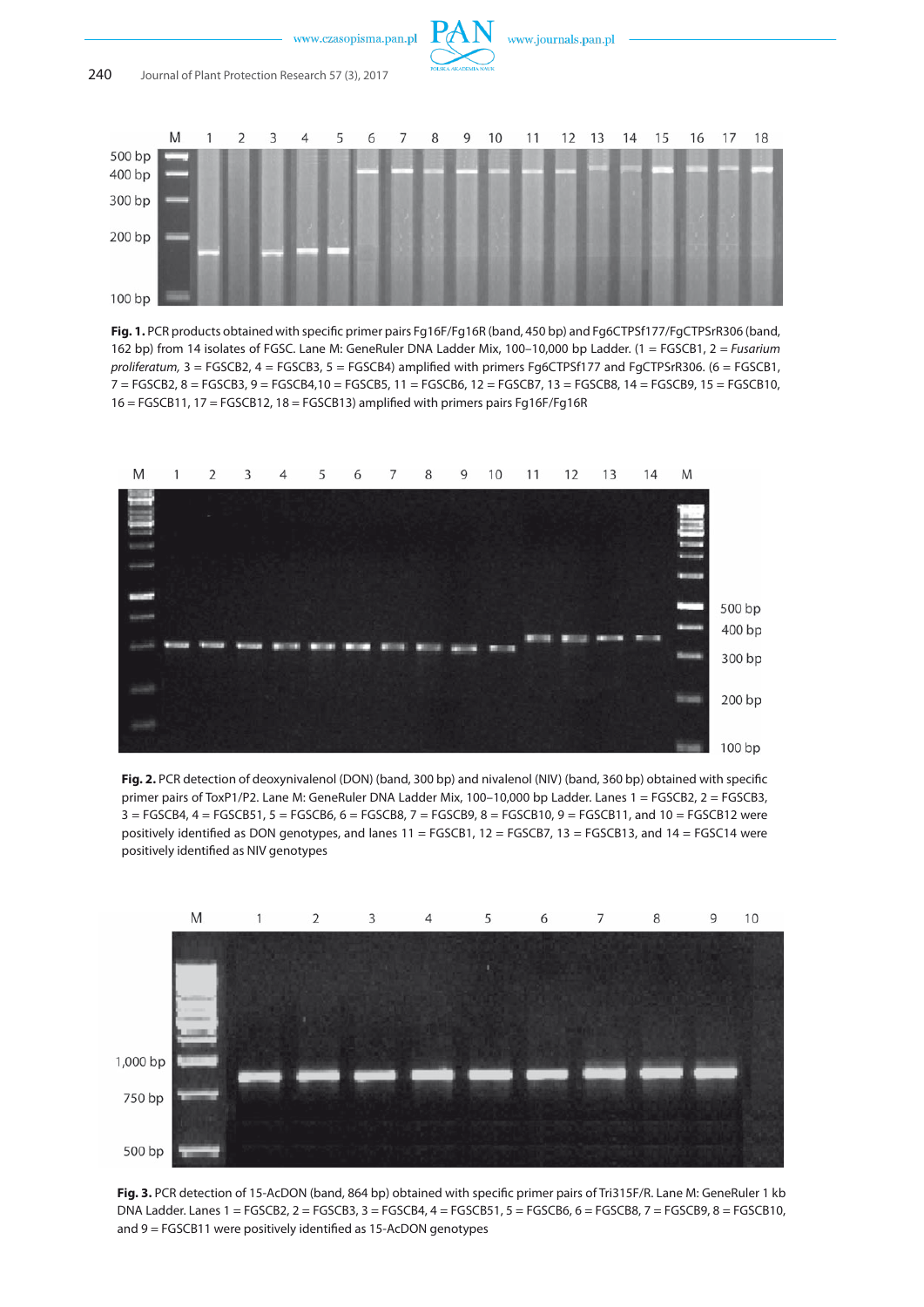**PAN** 

## **Discussion**

Barley is classified as a strategic crop which is cultivated in most parts of the world and is a typical host for FHB (Yang *et al.* 2008). Previous studies have shown that species causing barley FHB can vary in different part of the world (Kim *et al.* 1993; Goswami and Kistler 2004). However, there have been only limited attempts to classify fungal isolates associated with barley in Iran. Our morphological studies identified 31 isolates in the barley samples from western Iran which belong to three species including FGSC, *F. equiseti*, and *F. proliferatum*. FGSC has at least 15 morphologically unidentifiable species, including *F. graminearum sensu strico* and *F. asiaticum* which are the casual agents of FHB global epidemics (Sarver *et al.* 2011). Both species of *F. graminearum* and *F. asiaticum* have been reported from wheat in northern and northwestern areas of Iran (Davari *et al.* 2012). In the present study, for the first time, both of these species were isolated from barley cultivated in Iran and identified through molecular analyses based species-specific PCR. We molecularly detected that *F. asiaticum* constitute about 30% (4 out of 14 isolates) of the isolates belonging to FGSC. Previous studies showed that *F. asiaticum* was commonly isolated in warmer areas (above 22°C) and the majority of *F. graminearum sensu strico* was obtained from cooler areas (22°C or lower) (Qu *et al.* 2008; Backhouse 2014). In our study, *F. graminearum sensu strico* was obtained from almost all regions in western Iran and *F. asiaticum* was mainly isolated from the warmer regions of the same area.

FGSC members produce thrichothecene mycotoxins which can be determined using PCR based analysis. Previous studies identified chemotypes of FGSC members by considering genes related to biosynthesis of the compounds (Jennings *et al*. 2004; Quarta *et al.* 2006; Sampietro *et al.* 2012; Zhang *et al.* 2012). There are few reports based on geographical distribution of FGSC chemotypes and their host ranges in different regions of Iran. Haratian *et al*. (2008) examined NIV and DON chemotypes of isolates collected from different fields in Mazandaran province, in northern Iran. In the present study, we used specific primers to identify the NIV and DON trichothecenes chemotypes among the molecularly confirmed FGSC isolates. Our results revealed that there were more DON chemotypes than NIV chemotypes. Moreover, investigation of the acetylated form of DON showed that 9 and 1 isolates were classified as 15- AcDON and 3-AcDON chemotypes, respectively. To our knowledge, these results are presented for the first time for barley cultivated in Iran.

In conclusion, our findings showed that speciesspecific primers can be used for rapid detection of NIV and DON trichothecenes chemotypes in infected tissues and 15-AcDON was the most abundant chemotype in western Iran.

#### **Acknowledgements**

Khosrow Chehri acknowledges the Razi University, Kermanshah, Iran for providing necessary facilities to carry out this research.

#### **References**

- Akinsanmi O.A., Mitter V., Simpfendorfer S., Backhouse D., Chakraborty S. 2004. Identity and pathogenicity of *Fusar*ium spp. isolated from wheat fields in Queensland and northern New South Wales. Australian Journal of Agricultural Research 55 (1): 97–107. DOI: https://doi.org/10.1071/ ar03090
- Backhouse D. 2014. Global distribution of *Fusarium graminearum*, *F. asiaticum* and *F. boothii* from wheat in relation to climate. European Journal of Plant Pathology 139 (1): 161–173. DOI: https://doi.org/10.1007/s10658-013-0374-5
- Boutigny A.L., Ward T.J., Van Coller G.J., Flett B., Lamprecht S.C., O'Donnell K., Viljoen A. 2011. Analysis of the *Fusarium graminearum* species complex from wheat, barley and maize in South Africa provides evidence of species-specific differences in host preference. Fungal Genetics and Biology 48 (9): 914–920.
- Chandler E.A., Duncan R.S., Thomsett M.A., Nicholson P. 2003. Development of PCR assays to *tri7* and *tri13* and characterisation of chemotypes of *Fusarium graminearum*, *Fusarium culmorum* and *Fusarium cerealis*. Physiological and Molecular Plant Pathology 62 (6): 355–367. DOI: https://doi. org/10.1016/s0885-5765(03)00092-4
- Davari M., van Diepeningen A.D., Babai-Ahari A., Arzanlou M., Najafzadeh M.J., van der Lee T.A., de Hoog G.S. 2012. Rapid identification of *Fusarium graminearum* species complex using Rolling Circle Amplification (RCA). Journal of Microbiological Methods 89 (1): 63–70. DOI: https://doi. org/10.1016/j.mimet.2012.01.017
- Goswami R.S., Kistler H.C. 2004. Heading for disaster: *Fusarium graminearum* on cereal crops. Molecular Plant Pathology 5 (6): 515–525. DOI: https://doi.org/10.1111/j.1364- 3703.2004.00252.x
- Haratian M., Sharifnabi B., Alizadeh A., Safaie N. 2008. PCR analysis of the Tri13 gene to determine the genetic potential of *Fusarium graminearum* isolates from Iran to produce nivalenol and deoxynivalenol. Mycopathologia 166 (2): 109–116. DOI: https://doi.org/10.1007/s11046-008-9127-y
- Jennings P., Coates M.E., Turner J.A., Chandler E.A., Nicholson P. 2004. Determination of deoxynivalenol and nivalenol chemotypes of *Fusarium culmorum* isolates from England and Wales by PCR assay. Plant Pathology 53 (2): 182–190. DOI: https://doi.org/10.1111/j.0032-0862.2004.00985.x
- Karugia G.W., Suga H., Gale L.R., Nakajima T., Tomimura K., Hyakumachi M. 2009. Population structure of the *Fusarium graminearum* species complex from a single Japanese wheat field sampled in two consecutive years. Plant Disease 93 (2): 170–174. DOI: https://doi.org/10.1094/pdis-93-2-0170
- Kim J-C., Kang H-J., Lee D.H., Lee Y.W., Yoshizawa T. 1993. Natural occurrence of *Fusarium* mycotoxins (trichothecenes and zearalenone) in barley and maize in Korea. Applied and Environmental Microbiology 59 (11): 3798–3802.
- Lee J., Chang I.Y., Kim H., Yun S.H., Leslie J.F., Lee Y.W. 2009. Genetic diversity and fitness of *Fusarium graminearum* populations from rice in Korea. Applied and Environmen-